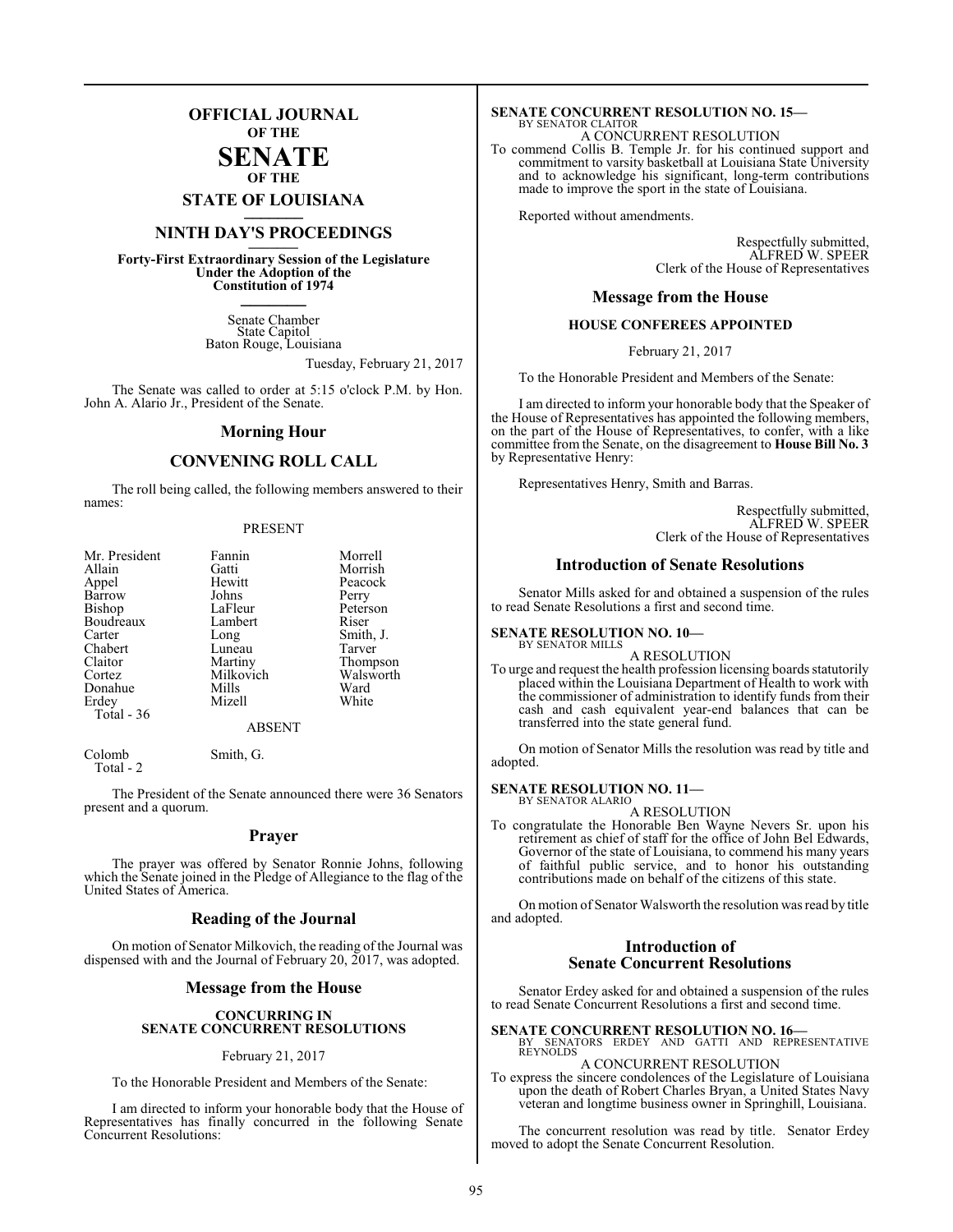# February 21, 2017

# **ROLL CALL**

The roll was called with the following result:

#### YEAS

| Mr. President<br>Allain<br>Appel<br>Barrow<br>Boudreaux<br>Carter<br>Chabert<br>Claitor<br>Cortez<br>Donahue<br>Erdey<br>Fannin<br><b>Total - 35</b> | Gatti<br>Hewitt<br>Johns<br>LaFleur<br>Lambert<br>Long<br>Luneau<br>Martiny<br>Milkovich<br>Mills<br>Mizell<br>Morrell<br><b>NAYS</b> | Morrish<br>Peacock<br>Perry<br>Peterson<br>Riser<br>Smith, J.<br>Tarver<br>Thompson<br>Walsworth<br>Ward<br>White |
|------------------------------------------------------------------------------------------------------------------------------------------------------|---------------------------------------------------------------------------------------------------------------------------------------|-------------------------------------------------------------------------------------------------------------------|
| Total - 0                                                                                                                                            |                                                                                                                                       |                                                                                                                   |

# ABSENT

Bishop Colomb Smith, G. Total - 3

The Chair declared the Senate adopted the Senate Concurrent Resolution and ordered it sent to the House.

# **SENATE CONCURRENT RESOLUTION NO. 17—** BY SENATOR ERDEY AND REPRESENTATIVE MACK

A CONCURRENT RESOLUTION To express the sincere condolences of the Legislature of Louisiana upon the death of Paul F. Sibley.

The concurrent resolution was read by title. Senator Erdey moved to adopt the Senate Concurrent Resolution.

# **ROLL CALL**

The roll was called with the following result:

#### YEAS

| Mr. President<br>Allain<br>Appel<br>Barrow<br>Bishop<br>Boudreaux<br>Carter<br>Chabert<br>Claitor<br>Cortez<br>Donahue<br>Erdey<br>Total $-36$ | Fannin<br>Gatti<br>Hewitt<br>Johns<br>LaFleur<br>Lambert<br>Long<br>Luneau<br>Martiny<br>Milkovich<br>Mills<br>Mizell<br><b>NAYS</b> | Morrell<br>Morrish<br>Peacock<br>Perry<br>Peterson<br>Riser<br>Smith, J.<br>Tarver<br>Thompson<br>Walsworth<br>Ward<br>White |
|------------------------------------------------------------------------------------------------------------------------------------------------|--------------------------------------------------------------------------------------------------------------------------------------|------------------------------------------------------------------------------------------------------------------------------|
| Total $-0$                                                                                                                                     | <b>ABSENT</b>                                                                                                                        |                                                                                                                              |

Colomb Smith, G. Total - 2

The Chair declared the Senate adopted the Senate Concurrent Resolution and ordered it sent to the House.

# **Page 2 SENATE 9th DAY'S PROCEEDINGS**

# **Reports of Committees**

The following reports of committees were received and read:

## **REPORT OF COMMITTEE ON**

# **FINANCE**

Senator Eric LaFleur, Chairman on behalf of the Committee on Finance, submitted the following report:

February 21, 2017

To the President and Members of the Senate:

I am directed by your Committee on Finance to submit the following report:

#### **HOUSE CONCURRENT RESOLUTION NO. 1—** BY REPRESENTATIVE BARRA

A CONCURRENT RESOLUTION

To direct the treasurer to immediately begin procedures necessary to implement development of a process to allocate money deposited into the state treasury from constitutional and statutory dedications that flow through the Bond Security and Redemption Fund for the purpose of paying debt service beginning in Fiscal Year 2017-2018.

Reported with amendments.

# **HOUSE BILL NO. 7—** BY REPRESENTATIVE BOUIE

AN ACT

To amend and reenact R.S. 33:9091.16(F)(3)(b), relative to Orleans Parish; to provide relative to the Seabrook Neighborhood Improvement and Security District; to provide relative to the parcel fee imposed within the district; to provide relative to the expiration of the fee; and to provide for related matters.

Reported favorably.

Respectfully submitted, ERIC LAFLEUR Chairman

## **House Concurrent Resolutions on Second Reading Just Reported by Committees**

Senator LaFleur asked for and obtained a suspension of the rules to take up House Concurrent Resolutions just reported by Committees.

# **HOUSE CONCURRENT RESOLUTION NO. 1—** BY REPRESENTATIVE BARRAS

A CONCURRENT RESOLUTION To direct the treasurer to immediately begin procedures necessary to implement development of a process to allocate money

deposited into the state treasury from constitutional and statutory dedications that flow through the Bond Security and Redemption Fund for the purpose of paying debt service beginning in Fiscal Year 2017-2018.

Reported with amendments by the Committee on Finance.

## **SENATE COMMITTEE AMENDMENTS**

Amendments proposed by Senate Committee on Finance to Reengrossed House Concurrent Resolution No. 1 by Representative Barras

#### AMENDMENT NO. 1

On page 1, line 5, after "service" and before "beginning" insert "on obligations secured by the full faith and credit of the state"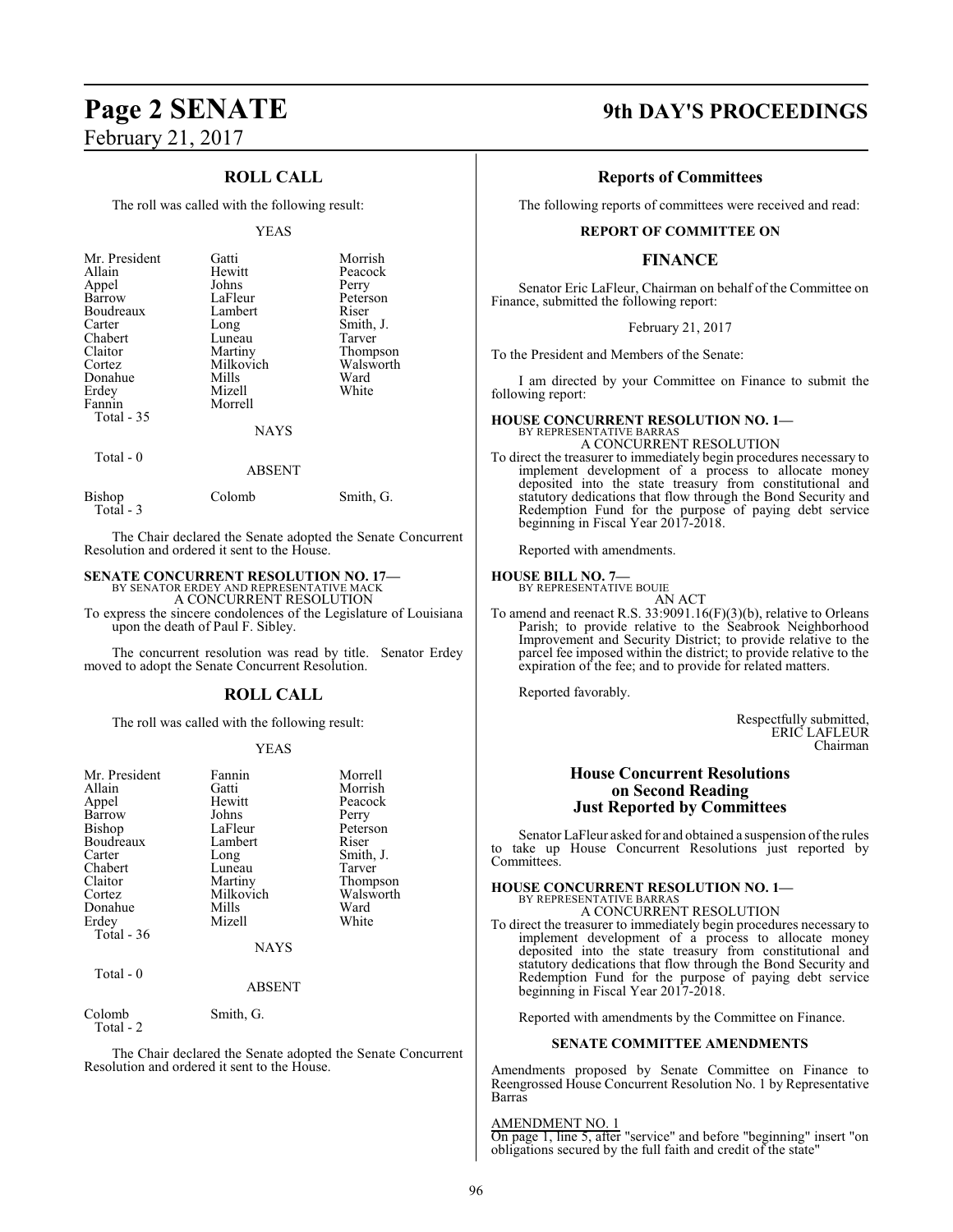# **9th DAY'S PROCEEDINGS Page 3 SENATE**

# February 21, 2017

#### AMENDMENT NO. 2

On page 1, line 12, after "obligations" and before "of the" insert "secured by the full faith and credit"

#### AMENDMENT NO. 3

On page 1, line 13, after "payments" and before "have been" insert "of obligations secured by the full faith and credit of the state"

#### AMENDMENT NO. 4

On page 1, line 16, after "debt" delete the remainder of the line and insert "service on obligations secured by the full faith and credit of the state; and"

#### AMENDMENT NO. 5

On page 2, line 1, after "payments" delete the remainder of the line and on line 2, delete "\$350" and insert: "on obligations secured by the full faith and credit of the state are projected to be between \$350 million and \$400"

## AMENDMENT NO. 6

On page 2, line 5, after "purpose of" delete the remainder of the line and insert "making debt service payments on full faith and credit obligations of the state could allow for approximately \$96 million that would otherwise be deposited into constitutional or statutorily dedicated funds to be"

#### AMENDMENT NO. 7

On page 2, line 6, after "payments" and before "in" insert "on full faith and credit obligations of the state"

#### AMENDMENT NO. 8

On page 2, line 11, after "service" and before "beginning" insert "on full faith and credit obligations of the state"

On motion of Senator LaFleur, the committee amendment was adopted. The amended concurrent resolution was read by title and referred to the Legislative Bureau.

# **House Bills and Joint Resolutions on Second Reading Just Reported by Committees**

Senator LaFleur asked for and obtained a suspension of the rules to take up House Bills and Joint Resolutions just reported by Committees.

# **HOUSE BILL NO. 7—**

BY REPRESENTATIVE BOUIE AN ACT

To amend and reenact R.S. 33:9091.16(F)(3)(b), relative to Orleans Parish; to provide relative to the Seabrook Neighborhood Improvement and Security District; to provide relative to the parcel fee imposed within the district; to provide relative to the expiration of the fee; and to provide for related matters.

Reported favorably by the Committee on Finance. The bill was read by title and referred to the Legislative Bureau.

## **Privileged Report of the Legislative Bureau**

February 21, 2017

To the President and Members of the Senate:

I am directed by your Legislative Bureau to submit the following report:

The following instruments are approved as to construction and duplication.

# **HOUSE CONCURRENT RESOLUTION NO. 1—**

BY REPRESENTATIVE BARRAS A CONCURRENT RESOLUTION

To direct the treasurer to immediately begin procedures necessary to implement development of a process to allocate money deposited into the state treasury from constitutional and statutory dedications that flow through the Bond Security and Redemption Fund for the purpose of paying debt service beginning in Fiscal Year 2017-2018.

Reported without amendments.

#### **HOUSE BILL NO. 7—** BY REPRESENTATIVE BOUIE

AN ACT

To amend and reenact R.S. 33:9091.16(F)(3)(b), relative to Orleans Parish; to provide relative to the Seabrook Neighborhood Improvement and Security District; to provide relative to the parcel fee imposed within the district; to provide relative to the expiration of the fee; and to provide for related matters.

Reported without amendments.

Respectfully submitted, DANIEL R. MARTINY Chairman

## **Adoption of Legislative Bureau Report**

On motion of Senator Martiny, the Bills and Joint Resolutions were read by title and passed to a third reading.

# **Privileged Report of the Committee on Senate and Governmental Affairs**

## **ENROLLMENTS**

Senator Peterson, Chairman on behalf of the Committee on Senate and Governmental Affairs, submitted the following report:

#### February 21, 2017

To the President and Members of the Senate:

I am directed by your Committee on Senate and Governmental Affairs to submit the following report:

The following Senate Concurrent Resolutions have been properly enrolled:

**SENATE CONCURRENT RESOLUTION NO. 13—**<br>BY SENATOR JOHNS AND REPRESENTATIVE DWIGHT<br>A CONCURRENT RESOLUTION

To express the sincere and heartfelt condolences ofthe Legislature of Louisiana upon the death of Anne Louise Hance Guidry.

**SENATE CONCURRENT RESOLUTION NO. 14—** BY SENATOR ALARIO AND REPRESENTATIVE BILLIOT A CONCURRENT RESOLUTION To express sincere condolences of the Legislature of Louisiana upon

the passing of retired Jefferson Parish Justice of the Peace, Eugene Fitchue.

> Respectfully submitted, KAREN CARTER PETERSON Chairman

The foregoing Senate Concurrent Resolutions were signed by the President of the Senate.